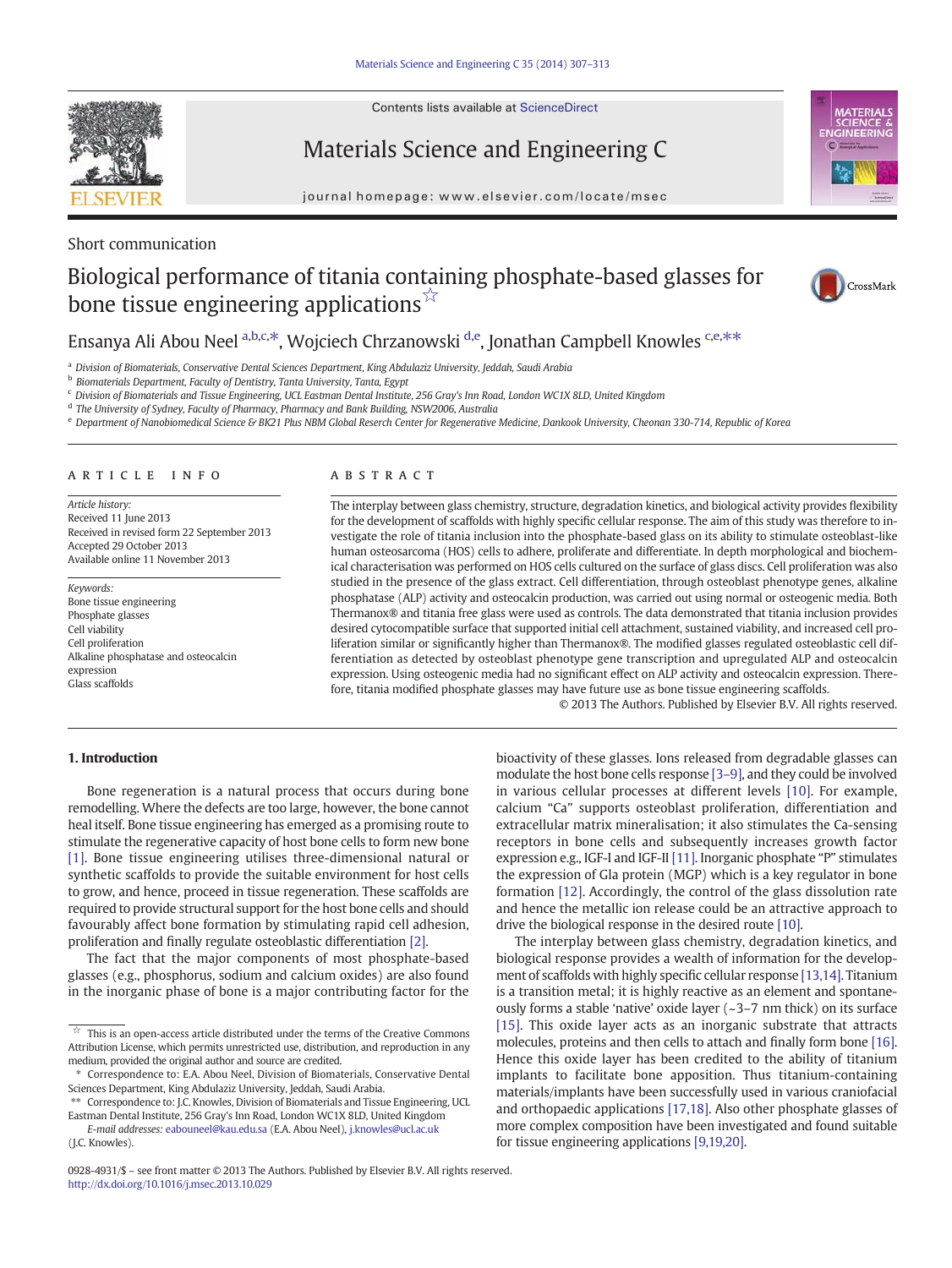Inclusion of titanium oxide, namely titania, into slowly degradable phosphate-based glasses [50 mol% P<sub>2</sub>O<sub>5</sub>, 40 mol% CaO, Na<sub>2</sub>O (10  $- x$ ), and TiO<sub>2</sub> (x) where x varied from 1 to 5 mol%] has been reported to encourage attachment and viability of human osteosarcoma (HOS) cells. Increasing titania content (from 1 to 5 mol%) had a profound effect on cytoskeleton organisation, spreading and maturation of primary osteoblasts [\[5,21\].](#page-6-0) Currently, glass microspheres of approximately 10–200 μm in diameter based on the same system but with higher titania content (3–7 mol%) show considerable potential for use in a whole host of biomedical applications ranging from cancer radiotherapy and thermotherapy, to drug and protein delivery or bone tissue engineering applications [\[8\].](#page-6-0) The inclusion of titania into another relatively more degradable glass system [50 mol% P<sub>2</sub>O<sub>5</sub>, 30 mol% CaO, Na<sub>2</sub>O  $(20 - x)$ , and TiO<sub>2</sub> (x) where x varied from 1 to 5 mol%] that released higher level of Ti ions (e.g., 5 mol% titania containing glass of this system release at 0.0085 ppm $\cdot h^{-1}$  instead of 0.0051 ppm $\cdot h^{-1}$  for the same titania content in the previous system) also improved MG63 cell attachment, proliferation and osteoblast phenotype gene expression as well as the in vivo bioactivity of these glasses [\[5\]](#page-6-0). Inclusion of up to 15 mol% titania, the maximum possible content, has been attempted with this glass system to produce further control on glass structure and properties. The network structure and properties of this system containing up to 15 mol% titania have been elucidated using diverse analytical techniques [\[3\]](#page-6-0), but its cytocompatibility has not yet been assessed. From a materials science perspective, slight changes in glass composition produce major changes in glass structure, degradation, ion release and consequently biological response [\[6,22\].](#page-6-0) The aim of this study was therefore to, for the first time, assess the biocompatibility of phosphate-based glasses doped with the maximum possible titania content [50 mol% P<sub>2</sub>O<sub>5</sub>, 30 mol% CaO, Na<sub>2</sub>O (20  $- x$ ), and TiO<sub>2</sub> (x) where x varied from 5 to 15 mol%]. The influence of several glass characteristics and its degradation products on viability, proliferation and differentiation of osteoblast-like human osteosarcoma (HOS) cells has been investigated.

# 2. Materials and methods

# 2.1. Production of glasses

Using the precursor materials  $N a H<sub>2</sub>PO<sub>4</sub>$ , CaCO<sub>3</sub>, P<sub>2</sub>O<sub>5</sub>, and TiO<sub>2</sub> (BDH, Poole, UK, all chemicals were > 98% purity), four glass compositions with different titania (TiO<sub>2</sub>) contents were produced by melt-quenching as described previously [\[3,4\]](#page-6-0). The  $P_2O_5$  and CaO contents were fixed at 50 and 30 mol% respectively, while the Na<sub>2</sub>O and TiO<sub>2</sub> contents varied. TiO<sub>2</sub> contents were 5, 10 or 15 mol% and accordingly the Na<sub>2</sub>O contents were 15, 10, or 5 mol% respectively. The melting temperature of the asprepared glasses was 1300–1350 °C. The melted glass was poured into a preheated graphite mould and annealed at 420 °C for 1 h to remove any stresses due to preparation and then slowly cooled to room temperature. These glasses were coded as PCN, PCNT5, PCNT10 and PCNT15 respectively. Discs of 15 mm in diameter and approximately 1 mm in thickness were used. The discs were polished using waterproof silicon carbide papers  $P# 120$  for 30 s at 300 RPM, then  $P# 500$ , 1000 and 2400 for 1 min each and finally P# 4000 for 2 min to get a mirror-like surface on a Struers Rotopol-11 (Struers, UK).

#### 2.2. Human osteosarcoma cell culture

Human osteosarcoma (HOS) cells were cultured at 37 °C in a humidified atmosphere of 5%  $CO<sub>2</sub>$  in air, in growth medium [Dulbecco's modified Eagle's Medium (DMEM, Gibco), supplemented with 10% foetal calf serum, and 1% penicillin and streptomycin solution (Gibco)]. The medium was changed at 2 day intervals.

All samples for biocompatibility tests were sterilised by dry heating at 180 °C for 3 h, and pre-incubated in 2 ml of growth medium for 24 h at a 37 °C humidified atmosphere of 5%  $CO<sub>2</sub>$  in air. Both titania free glass (PCN) and Thermanox® were used as controls. Cells were plated at a density of  $3 \times 10^4$  cells/well in 24-well culture plates that provided a snug fit of the discs, in a 50 μl aliquot of medium (for initial attachment) prior to the addition of 1.5 ml of growth medium.

## 2.3. Cell viability and live dead staining

Determination of cell viability was carried out by incubating the specimens for 1 h in a standard growth medium containing 1 μl/ml calcein AM (acetomethoxy) to stain the live cells, and propidium iodide to stain the dead cells. The assessment of cell viability in three dimensions was performed using confocal laser scanning microscopy (CLSM, Bio-Rad, USA).

# 2.4. Cell proliferation assay

This study was carried out by growing HOS cells either directly on glass discs or in the presence of glass extracts. The extracts were produced by incubating glass discs in growth medium for 24 h. For the extract study, normal growth medium was used as a control. The proliferation assay was conducted up to 21 days for the direct study but only 7 days for the indirect one. At the required time point, the cultured cells were incubated in 10% alamarBlue® (Invitrogen, UK) for 4 h according to the manufacturer's instructions. The absorbance of the samples ( $n = 3$  and duplicate reading for each one) was measured at 530 nm  $(A_{530})$  and 590 nm  $(A_{590})$  as excitation and emission wavelength using a Fluoroskan Ascent plate reader (Labsystems, Helsinki, Finland). The cell growth was presented as the average intensity of six replicate wells that was base line corrected and compared to the positive control cells.

#### 2.5. Cellular differentiation

#### 2.5.1. Gene expression

For this study, only titania containing glasses, coded as PCNT5, PCNT10 and PCNT15, were used and compared with Thermanox®. At 1 and 14 days, the total RNA was isolated from the lysed [with RLT-buffer (Qiagen, Germany) and β mercaptoethanol (Sigma)] and homogenised cells using RNeasy minikit (Qiagen) and eluted with 30 μl RNase-free water. RNA concentration was calculated by using Quanti IT™ RNA assay kit with the Qubit™ flourometer (Molecular Probes™, Invitrogen). Subsequently, the extracted total RNA was reverse-transcribed into cDNA using a high capacity cDNA archive kit (Applied Biosystems, Cheshire, UK) and an Eppendorf thermal cycler (Mastercycler, Eppendorf UK Ltd., Cambridge, UK). Samples were stored at  $-70$  °C for further analysis.

cDNA for each sample was then amplified by real-time PCR-ABI PRISM® 7300 sequence detection system (Applied Biosystems, Cheshire, UK) using human TaqMan® gene expression assay (Applied Biosystems, Cheshire, UK). Conjugated to FAM (6-carboxyfluroescein) reporter dye, TaqMan® probes (Applied Biosystems, Cheshire, UK) were used to target corresponding nucleotide sequences for osteoblast phenotype genes [alkaline phosphatase (ALP), collagen type I alpha subunit I (COLIaI), core binding protein factor alpha 1 (Cbfa1) and osteonectin (Sparc)] in the cDNA single strands. Relative quantification Q-PCR, using the 7300 SDS software, was conducted against the expression of rRNA encoding housekeeping gene, 18s.

# 2.5.2. Alkaline phosphatase activity

For cell culture used in this study, both aforementioned normal growth medium (non-osteogenic), and osteogenic medium (prepared by adding 50 μg/ml ascorbic acid and 5 mM Na-β glycerophosphate to the normal growth medium) were used.

After 1, 7 and 14 days, the culture supernatants were removed and used for osteocalcin assay; samples were washed with phosphate buffer solution (PBS) (Gibco, UK) and then solubilised with 1% Triton-X by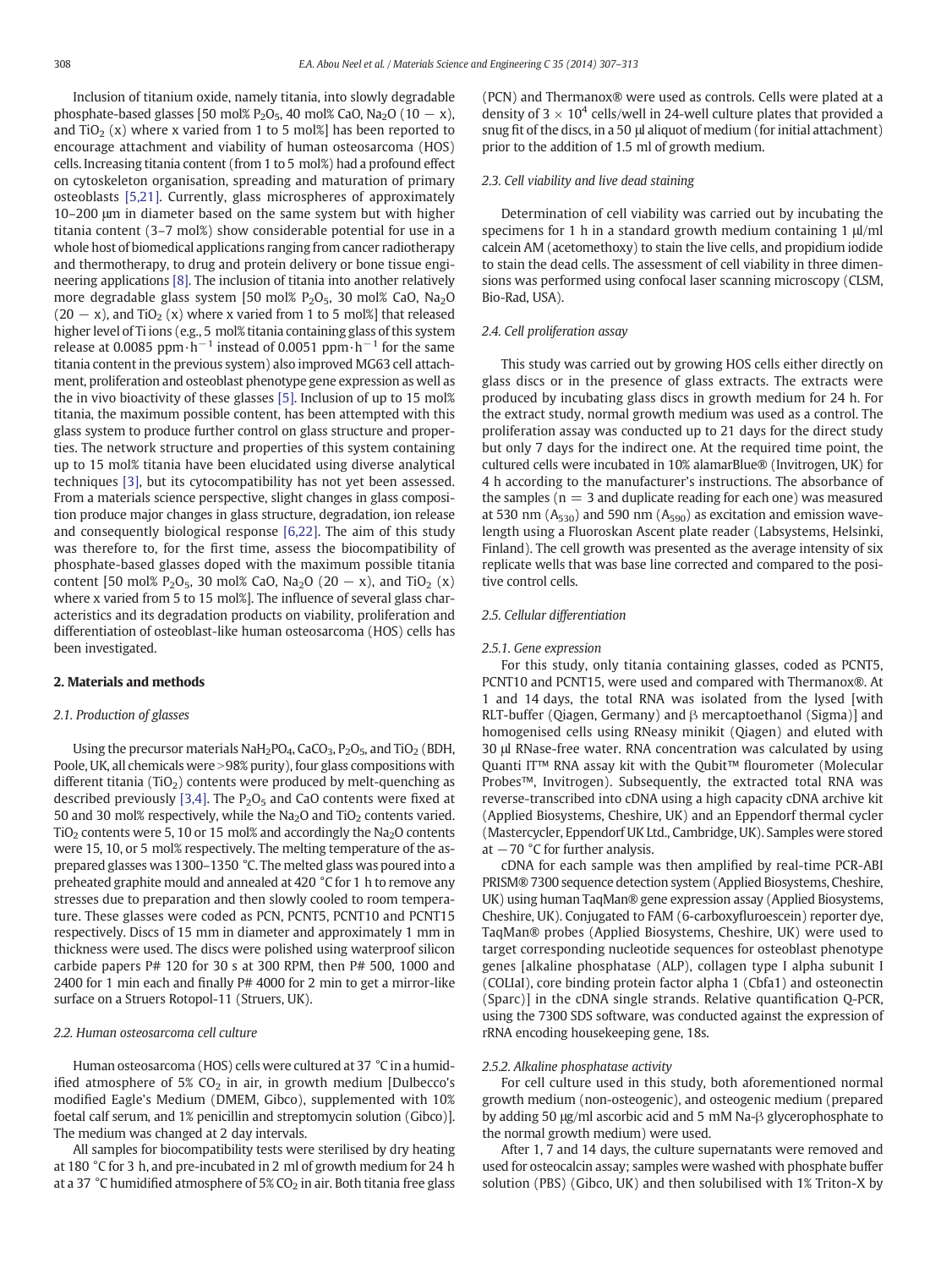gentle agitation. 50 μl of each test sample (solubilised cells) and 50 μl of the freshly prepared assay buffer solution (mixture of 0.4 mM diethanolamine-HCl (pH 10.0), distilled water, 2 mM magnesium chloride and 4 mM paranitrophenolphosphate (p-NPP) that was used as a substrate) were added to each well in a 96-well plate. After 30 min of incubation at 37 °C, the enzymatic reaction was terminated by adding 150 μl/well of 1 M NaOH. Enzyme activity was quantified by absorbance measurements at 405 nm using a 96-well microplate reader (Fluoroskan). Optical density was measured in reference to a control sample containing the substrate solution (50 μl p-NPP), Triton-X (50 μl) and 1 M NaOH (150 μl). The ratio of enzyme activity (nmol of p-NPP/ml) to the mass of protein (μg) was determined [\[21\].](#page-6-0)

# 2.5.3. Osteocalcin assay

The concentration of osteocalcin in the isolated culture supernatants was obtained using Gla-type osteocalcin EIA (TaKaRa Bio) assay with lyophilised Gla-OC (glutamic acid, osteocalcin) standard according to the manufacturer instructions. The absorbance was spectrophotometrically measured and the total osteocalcin content was evaluated using calibration curve. The assay is calibrated using human osteocalcin standards (0–32 ng/ml) [\[21\]](#page-6-0).

# 2.6. Statistical analysis

Statistical analysis was applied using a one way ANOVA test using SPSS 16.0 (UK Ltd., UK) followed by Dunnett (2-sided) t-test that treated Thermanox® and day 1 as a control. The mean difference was considered to be significant at 0.05 and 95% confidence interval.

# 3. Results

# 3.1. Cell viability and live dead staining

Fig. 1 shows confocal laser scanning microscopy (CLSM) images of live/dead stained HOS cells attached to the surface of the tested glass compositions and Thermanox® after 1 and 7 days of culture. After 1 day of culture, there were fewer live cells attached to the surface of PCN glasses than those on the positive control surface. In contrast, a higher number of viable cells attached to the surfaces of PCNT5, PCNT10 and PCNT15, indicated by higher cell density, than those attached to the positive control. After 7 days of culture, the number of live cells remained attached to the surface of PCN glass, and has been reduced, but no dead cells were detected. On all titania modified glasses,



Fig. 1. (a) Photograph showing glass discs and rods. (b) CLSM images showing the viability of HOS cells cultured on the surface of different glass compositions compared to Thermanox® positive control. Live cells are stained green, while dead cells are stained red. (For interpretation of the references to colour in this figure legend, the reader is referred to the web version of this article.)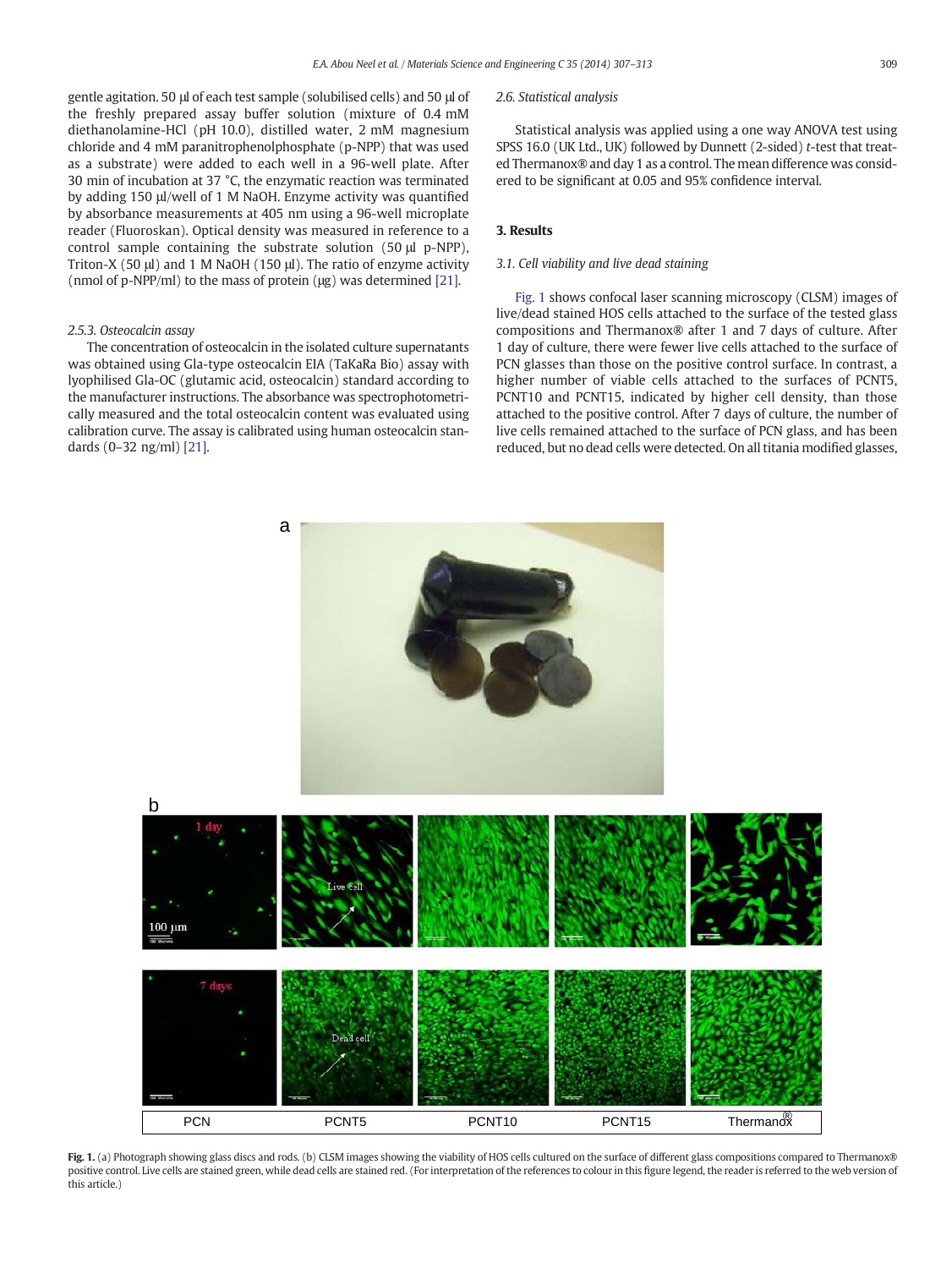HOS cells showed a tightly packed flattened morphology forming a three dimensional network covering the whole glass surface in a manner comparable to the positive control sample. Few dead cells were also seen attached to the surface of titania modified glasses.

# 3.2. Cell proliferation assay

Fig. 2 shows the overall metabolic activity of HOS cells grown directly on the pre-treated surface of tested and control samples (Fig. 2a) as well as in the presence of glass extract or the normal tissue culture media as a control (Fig. 2b). Generally PCN showed significantly lower cell growth than Thermanox® at the studied time points  $(p < 0.0001)$ . All titania containing glasses, however, showed no significant differences from Thermanox® at all time points except at day 5 where PCNT5 showed significantly higher cell growth than Thermanox® ( $p < 0.0001$ ). Moreover, the cell number increased with time on titania containing glasses and Thermanox®. At a later time point, 14 and 21 days in particular, there was no significant difference observed among titania containing samples (Fig. 2a). This could be associated with the fact that the cells reached confluence by day 7 of culture as reflected from confocal images. This finding demonstrates high efficacy of the titania glass to support proliferation of the cells.

Regardless of the significant ( $p < 0.0001$ ) lower cell growth at day 1, the extracts of titania containing glasses supported a similar or significantly higher cell number than the control cells at days 5 and 7. The extract of PCN glass, however, resulted in significantly lower cell growth till 7 days of culture (Fig. 2b).

# 3.3. HOS cell differentiation

#### 3.3.1. Gene expression

[Fig. 3](#page-4-0)a shows the relative quantification of ALP gene expression for cells seeded on PCNT5, PCNT10 and PCNT15 and Thermanox® after 1 and 14 days in culture. There was an increase in the transcription level of ALP at day 14 compared to day 1; this increase was only significant ( $p < 0.05$ ) for the positive control and PCNT5. COL1a1, was also up-regulated at day 14; this up-regulation was statistically significant for all tested glasses but insignificant ( $p \ge 0.05$ ) for the positive control [\(Fig. 3b](#page-4-0)). Cbfa1 showed an exactly similar trend to  $ALP - Fig. 3c$  $ALP - Fig. 3c$  $ALP - Fig. 3c$ . Although the transcription of Sparc increased at day 14 on all tested glasses and positive control, but this increase was not statistically significant ([Fig. 4](#page-5-0)d).

Comparing the gene transcription level on titania containing glasses with Thermanox®, there was no statistical significant difference ( $p \geq 0.05$ ) between the tested glasses and positive control except for PCNT5 at day 1 that showed a significantly higher ALP transcription level. A similar finding was also observed for COL 1a1, but PCNT5 showed a significantly higher level than Thermanox® at day 14. For Cbfa1, however, all tested glasses showed a statistically significantly higher level than positive control at day 1, but not at day 14. Sparc showed the opposite trend to Cbfa1 at day 1, but similar trend at day 14.

# 3.3.2. Alkaline phosphatase activity

[Fig. 4a](#page-5-0)–b show ALP expression after 1, 7 and 14 days of culture in both non-osteogenic and osteogenic media. As seen, there was no significant difference in ALP activity between osteogenic or nonosteogenic at different times of culture. Furthermore, there was a significant increase in ALP activity at days 7 and 14 compared to day 1; the difference however was not significant between ALP expression at days 7 and 14 for tested glasses and control. The ALP expression of HOS cells grown on PCNT5 and PCNT10 was not significantly different from that on Thermanox® at days 7 and 14. At day 1, however, ALP expression on these glasses was significantly lower than that of Thermanox®. ALP expression on PCNT15 was not significantly different from that on Thermanox® at the studied time point.

### 3.3.3. Osteocalcin expression

[Fig. 4](#page-5-0)c–d show osteocalcin expression after 1, 7 and 14 days of culture in both non-osteogenic and osteogenic media. Generally, osteocalcin expression in the presence of non-osteogenic media was higher (but does not necessarily prove to be significant) or comparable to that in osteogenic media i.e., there was no clear difference in osteocalcin expression in the presence of either osteogenic or nonosteogenic media. Moreover, there was no significant difference in osteocalcin expression on tested glasses and control when both osteogenic and non-osteogenic media were used for culture. Osteocalcin was mostly expressed at day 1 and then its amount slightly decreased with time but this was not significant; this was true for tested glasses and Thermanox®.

# 4. Discussion

An ideal biomaterial for bone tissue engineering should provide the appropriate signals for osteogenesis i.e., cell attachment/proliferation/ differentiation, extracellular matrix formation and mineralisation. This study evaluated the biocompatibility of titania containing phosphatebased glasses, developed for potential bone tissue engineering application. For the evaluation of their biocompatibility and efficacy to promote cell proliferation and differentiation, HOS cells were cultured on their surface. Cell viability was investigated by live/dead staining and confocal laser scanning microscopy. For the evaluation of cell proliferation, HOS cells were incubated in vitro either in direct contact with the



Fig. 2. Relative growth of HOS cells (a) seeded on the surface of different glasses or (b) in the presence of glass extracts. The unit represents the mean absorbance of the positive control cells. The ratios of the mean absorbance of test cells to that of positive control cells were presented as the relative growth. All values are presented as the mean  $\pm$  standard deviation. \* showed the significant difference from Thermanox®; the significance level was set at 0.05.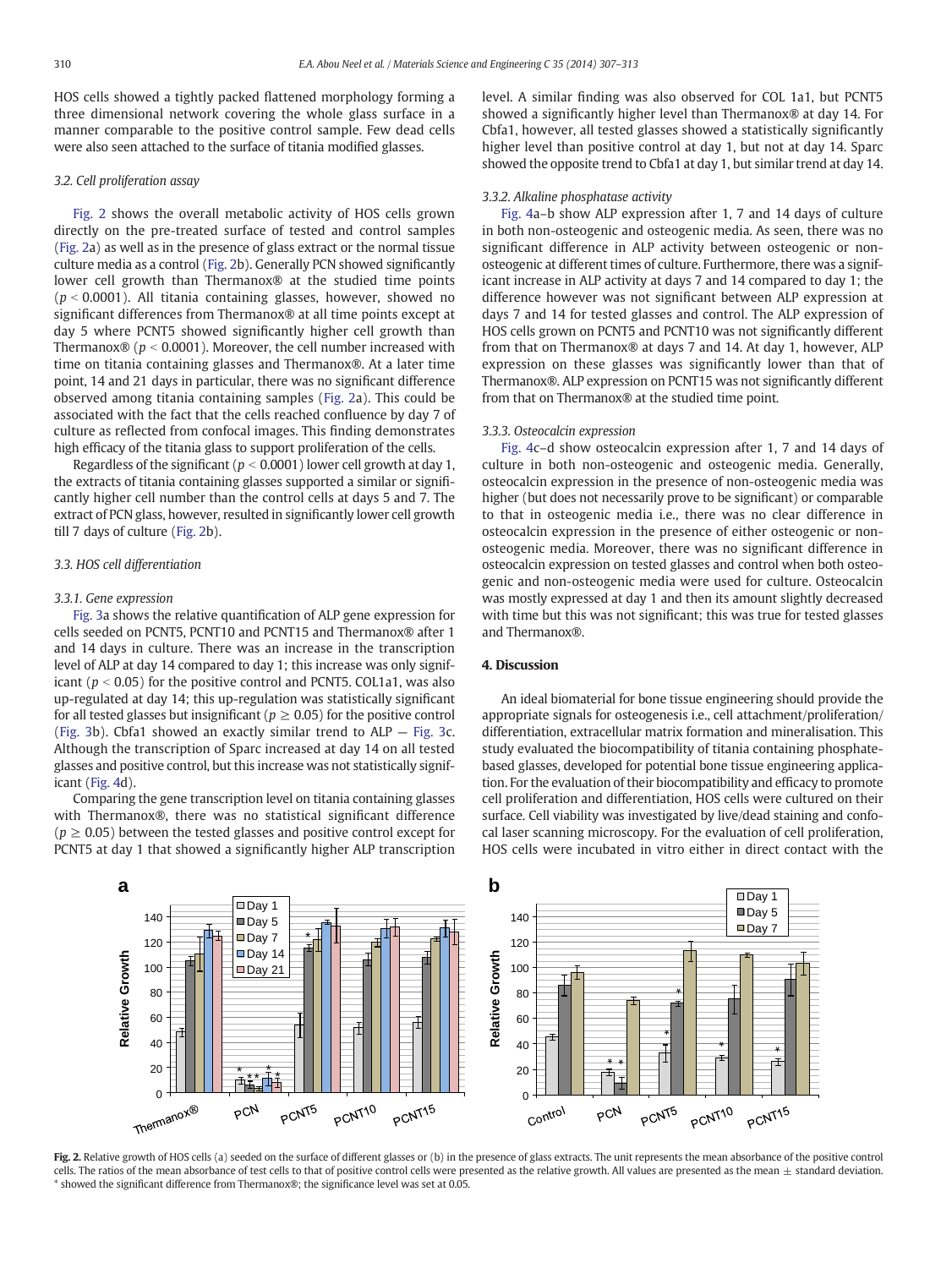<span id="page-4-0"></span>

Fig. 3. Expression of osteoblast phenotype genes ALP (a), COL1a1 (b), Cbfa1 (c) and Sparc (d) of HOS cells grown on the surface of titania containing glasses and Thermanox® over a period of 14 days relative to 18s. All values are presented as the mean  $\pm$  standard deviation. \* showed the significant difference from Thermanox®; the significance level was set at 0.05.

glass surface or in the presence of glass extracts (indirect contact). This was considered as a model to simulate the in vivo environment where the material surface and its degradation products, which lead to a change in the concentration of ions in the surrounding environment, have a profound effect on cellular response. The difference between direct and indirect test should be, however, taken into consideration during data analysis and designing of the material for tissue engineering application. In direct proliferation, the cell response could largely be influenced by substrate properties such as surface roughness, stiffness, chemistry, free energy, and charge; all these factors are absent in the case of the extracts. Furthermore, the local conditions such as pH and ionic concentration are different in both cases [\[23\].](#page-6-0) The contact angle of these glasses was around 35° as reported previously [\[3\].](#page-6-0) The roughness of those samples however was  $<$  0.5 nm [\[3\].](#page-6-0)

A number of studies have shown that the ionic product of degradation has an effect on cell proliferation and gene expression– differentiation. The ionic products may result in a gradient of pH in the culture medium with a significant shift near the surface as a consequence undesired cell response could occur [\[24\].](#page-6-0) Pre-immersion treatment of implantable devices including bioactive glasses in culture medium has been shown to improve cell response predominantly by pre-adsorbed proteins and inorganic component from the medium, which form a thin film on the surface of the device [\[25\].](#page-6-0) This film is capable of modulating cell behaviours e.g., cell-adhering fibronectin [\[26,27\].](#page-6-0) Furthermore, pre-immersion in culture media allows the release of the undesirable ionic products from the material and the adjustment of the surrounding pH [\[28\]](#page-6-0). Pre-conditioning of glass samples in the culture medium for 24 h has been therefore attempted before any cell culture study. Yet, the effect of the ionic products released from these glasses during pre-conditioning on cell proliferation has been considered throughout this study.

Previous studies on these glasses have employed osteoblast cell lines, MG63, and the results showed that these compositions were biocompatible with MG63 for the time of the experiment (7 days) [\[3\].](#page-6-0) Hereby, HOS cells were employed due to their extensive use as a model for the investigation of osteoblastic response to various biomaterials, and the fact that they express a number of features characteristic to osteoblasts [\[29](#page-6-0)–31]. The high viability of HOS cells grown on titania containing glasses indicated the suitability of these surfaces for cells to attach and grow. The PCN surface however could not support the attachment of HOS cells. Limited cell attachment and subsequent proliferation are likely to be caused by the high degradation rate of this glass system, which prevents stable anchoring of the cells on the surface. These findings are in agreement with previous studies [\[3,32\].](#page-6-0) Accordingly, PCN glasses were excluded from further experiment.

The improvement of the overall metabolic activity of HOS cells grown on the surface of titania containing glasses could be due to the early enhanced adhesion of HOS cells onto the glass surface. Cell adhesion and spreading are the initial events during cell-biomaterial interactions, which affect the long term function such as cell proliferation, synthesis of protein and calcium mineral deposition [\[33\]](#page-6-0). Cell adhesion could be also correlated with the hydrophilic nature of the glass surface [\[3\]](#page-6-0) as well as its degradation [\[3,4\].](#page-6-0) Accordingly, the mobile surface of PCN did not support cell adhesion and growth. This finding was also supported by the absence of live cells attached to PCN glasses at day 7 of culture. The incorporation of titania provides a control on the glass degradation; this was suggested to be due to the formation of hydration resistant Ti $-\text{O}-\text{P}$  instead of hydration susceptible P $-\text{O}-\text{P}$  bonds [\[3,4\].](#page-6-0)

The mobile surface is not the only factor that could affect cell attachment and proliferation but the ions released from the material as well. The extract of PCN glasses did not support the proliferation of HOS cells unlike the rest of the tested glasses and the normal tissue culture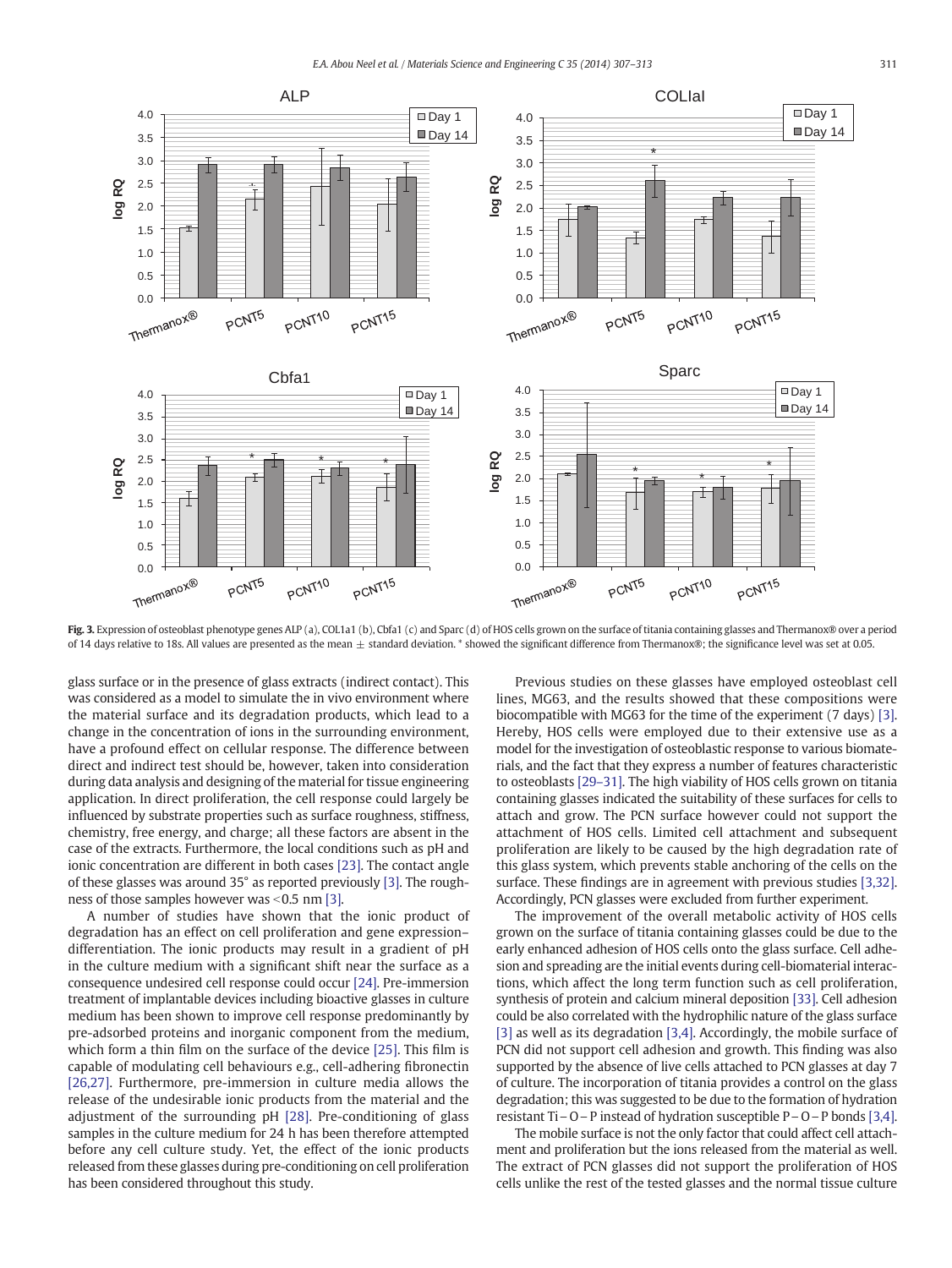

Fig. 4. ALP activity for HOS cells grown on the surface of titania containing glasses in normal tissue culture medium (a) and in osteogenic medium (b). GLa-OC expression for cells grown in normal tissue culture medium (c) and in osteogenic medium (d). Cells grown on Thermanox® were used as positive control cells. All values are presented as the mean  $\pm$  standard deviation. \* showed the significant difference from Thermanox®; the significance level was set at 0.05.

growth media. This may suggest that the titanium (Ti) ions released from PCNT5, PCNT10 and PCNT15 glasses were responsible for the enhancement of cell growth in these glass extracts, similar to the normal tissue culture medium. As mentioned above, the control of the glass dissolution rate and hence the metallic ion release can be considered as an attractive approach to drive the biological response in the desired route [\[10\]](#page-6-0).

The role of Ti in bone formation and mineralisation has been researched in a number of studies [\[6,34,35\].](#page-6-0) It has been shown that Ti ions at a specific concentration stimulated the ALP, osteopontin and osteonectin i.e., acts as promoters of osteoblast differentiation. Above this concentration, however, Ti will have a cytotoxic effect on bone cells. It has been reported that 200 μmol/l of Ti was considered cytotoxic to ROS 17/2.8 osteoblast-like cell line [\[36\].](#page-6-0) In another study,  $\geq$  10 ppm of Ti ions, which is equivalent to  $\geq$  200 µmol/l, in the tissue culture medium inhibited proliferation of rat calvarial osteoblasts. While,  $\leq$  5 ppm Ti ions, which is equivalent to  $\leq$  100 µmol/l, either had no effect or stimulated rat calvarial osteoblast proliferation but did not affect the number of formed nodules. The optimum Ti ion concentration for optimum osteoblast proliferation was 1 ppm, which is equivalent to 20 μmol/l [\[37\]](#page-6-0). It has been also shown that Ti has an effect on bone formation indirectly by affecting the behaviour of osteoclasts. For example, Ti ions in a concentration which is 30–40 times higher than that required to affect osteoblasts produced an apoptosis-linked preferential degradation effect on osteoclasts [\[37\]](#page-6-0). In a more recent study, 1–9 ppm of Ti ions had no significant effect on osteoblastic MC3T3-E1, osteoclastic RAW264.7 and epithelial cell-like GE-1 viability, but 20 ppm produced a significant reduction in their viability [\[38\].](#page-6-0) As reported previously, the Ti release from titania modified glasses used in this study reached a maximum of 3 ppm after 3 weeks in deionised water [\[3\].](#page-6-0) Accordingly, this level of Ti release falls in the stimulatory range as highlighted above; this could explain the significant improvement in cell proliferation observed with titania containing glasses compared to the parent titania free ones.

In addition to the proliferation characteristics, an analysis of the osteogenic potential of HOS cells using gene expression, ALP activity and osteocalcin protein expression helps to determine the extent of their differentiation. Osteocalcin is also known as GLa protein; it is a bone specific protein and therefore has been recognised as a sensitive and specific marker of osteoblast activity [\[39\].](#page-6-0) Osteocalcin has high affinity to Ca or hydroxyapatite [\[40\]](#page-6-0). The osteocalcin assay was used to determine the osteogenic differentiation of the supernatant culture medium removed from each studied glass and Thermanox®. This assay is a competitive immunoassay that uses osteocalcin coated strips, a mouse anti-osteocalcin antibody, an anti mouse IgG-alkaline phosphatase conjugate and a p-nitrophenyl phosphate (pNPP) substrate to measure "de novo" intact osteocalcin. Titania modified glasses showed comparable ALP activity and osteocalcin expression to the positive control surface. This indicated that titania modified glasses supported differentiation of osteoblasts starting from increased cell density and then upregulated expression of bone markers (osteoblast phenotype genes, ALP and osteocalcin protein). The final stage of differentiation, mineralisation, was beyond the scope of this study. The absence of osteogenic media had no effect on ALP activity and osteocalcin expression; a similar finding was also observed for HOS cells cultured on Ni–Ti alloy surface exposed to different modifications [\[21\]](#page-6-0). This could be due to the nature of human osteosarcoma (HOS) cells. Although these cells maintain their phenotype at high subpassages, they do not express all

<span id="page-5-0"></span>